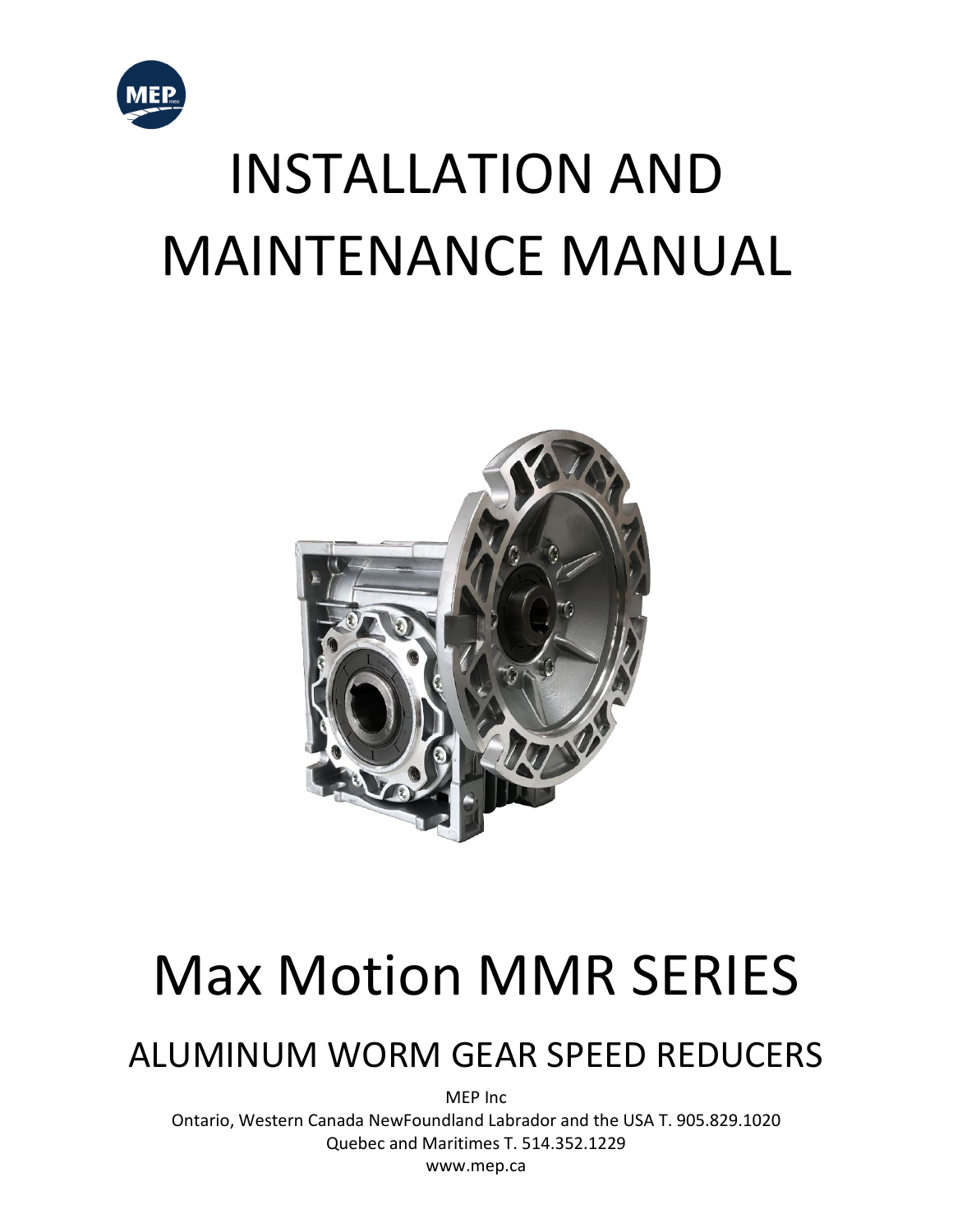

#### **Table of Contents**

Thank you for choosing Max Motion MMR Series aluminum series worm gear speed reducer! These speed reducers, made of high-quality aluminum alloy, light in weight, non-rusting, low in noise. Are widely used in many industries. With more than 25 years of experience in the power transmission arena, we offer high quality, low maintenance speed reduction solutions for your toughest applications. Before using this product, please read this entire installation and maintenance manual through completely. We sincerely hope you enjoy and receive years of trouble-free service from this purchase. If you have any questions whatsoever, please do not hesitate to contact MEP Inc at the numbers shown on the bottom of this page.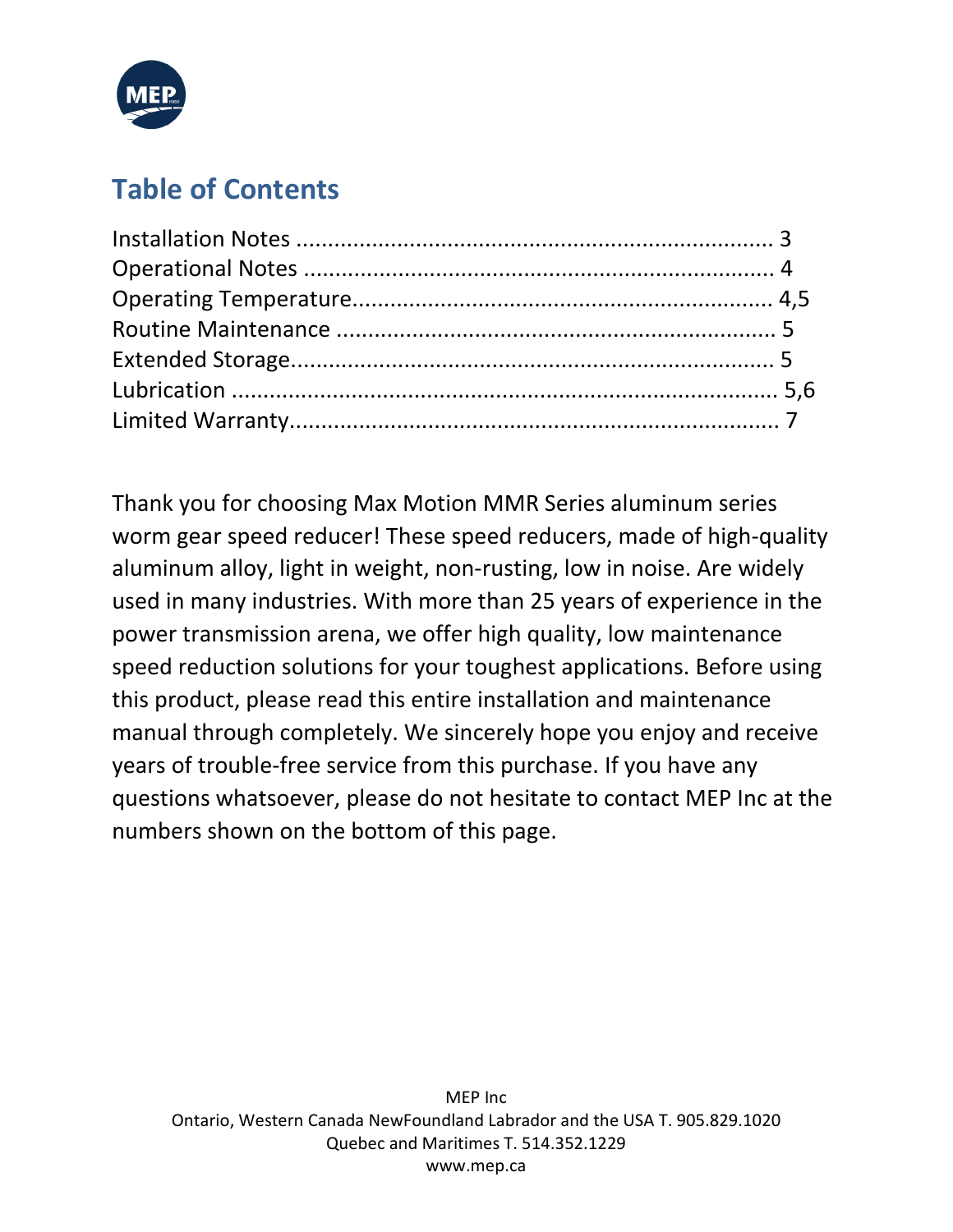

#### **Installation Notes**

During the installation of the MMR aluminum worm gear speed reduction unit, please note the following recommendations:

1. Check the correct direction of rotation of the reduction unit output shaft before fitting the unit to the machine.

2. Before mounting the prime mover device, please check the reducer's axial diameter, aperture, key and key slot, to be sure their dimensions are in alignment and have not been damaged in shipment. Avoid assembling the reducer to the prime mover in a manner that is either too tight or too loose.

3. The mounting on the machine must be stable and secure to avoid any vibration. Excessive vibration will damage the reducer. Self-locking adhesives should be used on the bolts and joining surfaces of the machine frame to prevent the gearbox from working loose.

4. Drives such as sprocket wheels and gears must be fitted close to bearing in order to reduce bending stress of the hanging shaft. Maximum overhung load, shown in pounds, are listed for each size reducer in the Max Motion catalog.

5. Before mounting, clean and lubricate all mating surfaces. While assembling motor to the reducer, it is recommended that a light coat of grease be added to the worm shaft input hole and keyway, to ease shaft installation and removal, and to avoid rusting when the unit is used for a long period of time between servicing.

6. The speed reducer must be structurally supported when the reducer is directly coupled to a motor whose weight is larger than the recommended motor frame size for the reducer.

7. The MMR series aluminum worm gear boxes do not require the oil to be changed unless a defective condition is noticed during the operation. If during normal operation, heat is noticed that exceeds 80°C or any abnormal noise is detected, the user should shut down the machine and resolve the problem. Once the problem is solved, it is recommended that the oil be replaced with new oil before returning the gearbox to service.

8. MMR reducers are considered maintenance free units and do not require the installation of the provided breather. If the breather is desired to be installed by the user, please note the breather should only be used in mounting position B3 for all box sizes and B8 for box size 50/63/75/90.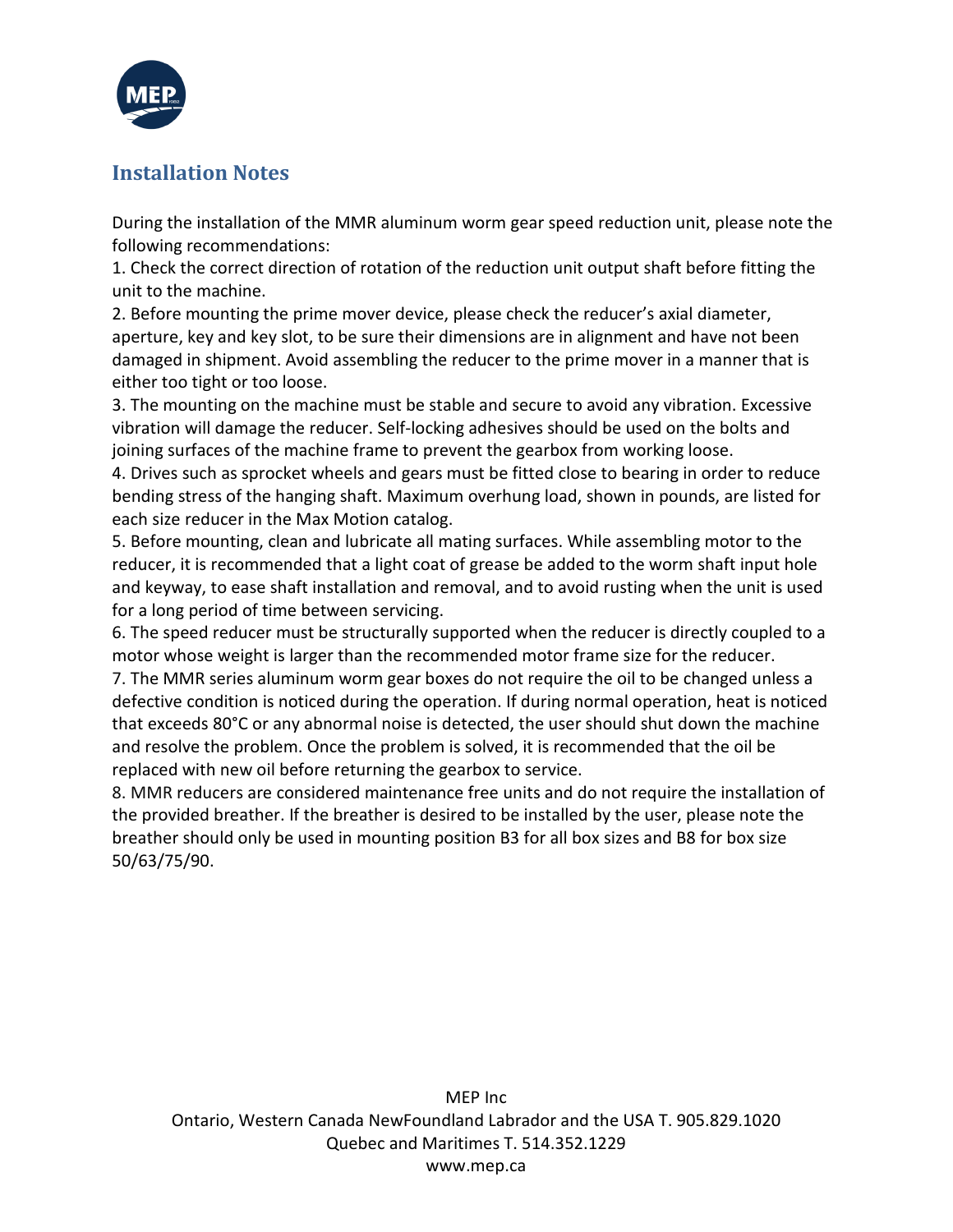



#### **Operational Notes**

1. Before using, please check carefully whether the reducer model, distance size, ratio, input connecting method, output shaft structure, input and output shaft direction and revolving direction are properly fitted and sized correctly for the application. Ensure unit is properly aligned with the driven device and all bolts are properly tightened. If using a drive to over speed the motor, the input speed of the worm shaft should not exceed 1800 revolutions per minute (RPM).

2. Before starting up the machine, please check the reducer for the correct level of the lubricant by opening the plug and checking the fill level.

3. Avoid shock loading the reducer unit. The load should be added step by step when using the machine to improve reducer life. Reducer units will last longer if sized to run below full load capacity. Running a reducer at its full load capacity may reduce useful product life.

4. Whenever possible, protect the speed reducer against outdoor weather conditions (i.e. solar heat) and inclement weather by using guards or shields. Ensure the connected motor cools correctly by assuring good passage of air from the fan side across the motor.

5. In the case of ambient temperatures <-5℃ or >+40℃, please consult MEP engineering for required de-rating factors or other available factory installed product enhancements.

6. MEP Max Motion MMR Series style aluminum worm gear boxes are sized for a 1.0 mechanical service factor when operated at 1750 RPM. Consult the MEP catalog for a complete listing of mechanical ratings and available output torque ratings.

#### **Operating Temperature**

1. The operating temperature depends on a number of factors such as the type of power transmission, the type and quantity of lubricant, the characteristics and structure of the gearbox, the speed and power applied to the gearbox and the environment in which the gearbox is operating.

2. With worm gearboxes, the acceptable operating temperature range can be up to 50 degrees Celsius more than the ambient temperature because of the compactness and lower quantity of oil contained in modern gearboxes.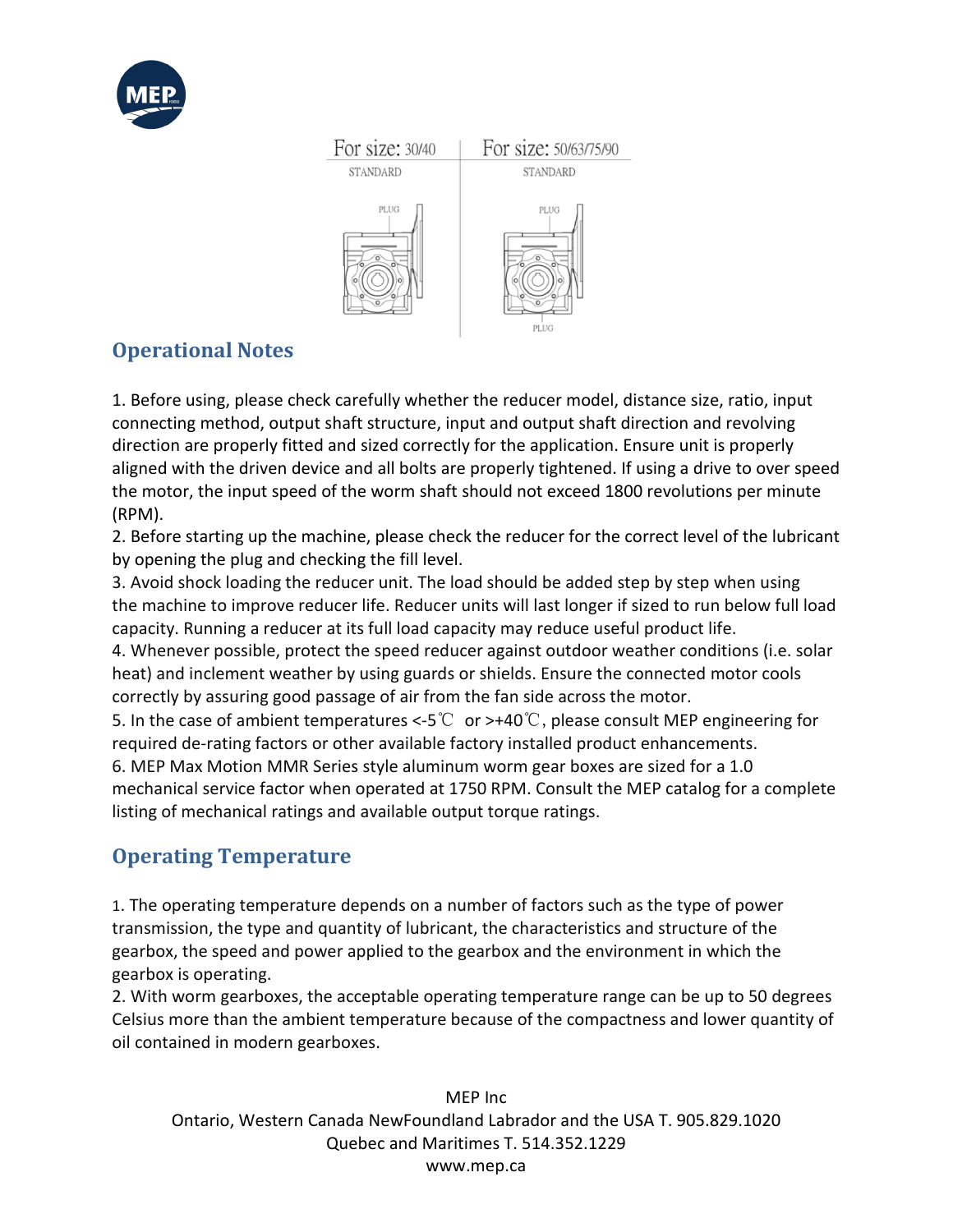

3. With a standard worm gearbox, the maximum allowable inside temperature is 90 degrees Celsius. Higher temperature could damage the oil seals.

4. It is not unusual for the unit to run slightly hotter than normal during the break-in period of the gearbox (i.e. the first 200 hours of service).

5. After the first 200 hours of service, the temperature should remain fairly constant as the gearbox runs at normal speed. At this stage of operation, excess changes in operating temperature may indicate a problem with the installation of the gearbox.

#### **Routine Maintenance**

1. Periodically check the outer surfaces of the MMR aluminum speed reducer for debris.

Remove surface debris to make sure all air passages are clean, which in turn helps keep the unit running cool.

2. Regularly check the unit for oil leaks. Replace leaky oil seals or the entire unit as necessary.

3. Periodically verify the unit has the correct quantity of lubricant.

#### **Extended Storage**

1. Do not store outdoors in areas exposed to weather or with excessive humidity.

2. For storage periods longer than 60 days, all machined surfaces such as flanges and shafts must be protected with a suitable anti-oxidation product.

3. In the case of long periods of storage (4-6 months), units should be completely filled with oil. Before operation, restore the oil fill quantity to the proper level and type of oil (see **Lubrication**  section of this document). Additionally, the output shaft should be rotated frequently during extended storage or the oil seal may become dry and potentially dry rot. If this is the case, please change rubber seal before operation as it may stick to the shaft in operation. Over extended periods of idle time, the seal may lose its proper elasticity and should be replaced. Contact MEP for available spare parts.

#### **Lubrication**

The MMR series aluminum worm gear speed reducers are supplied complete with a Mobil synthetic oil lubricant suitable in oil level for a B3 mounting position. It is not necessary to change the oil in these gearboxes after the initial break-in period. MMR series units are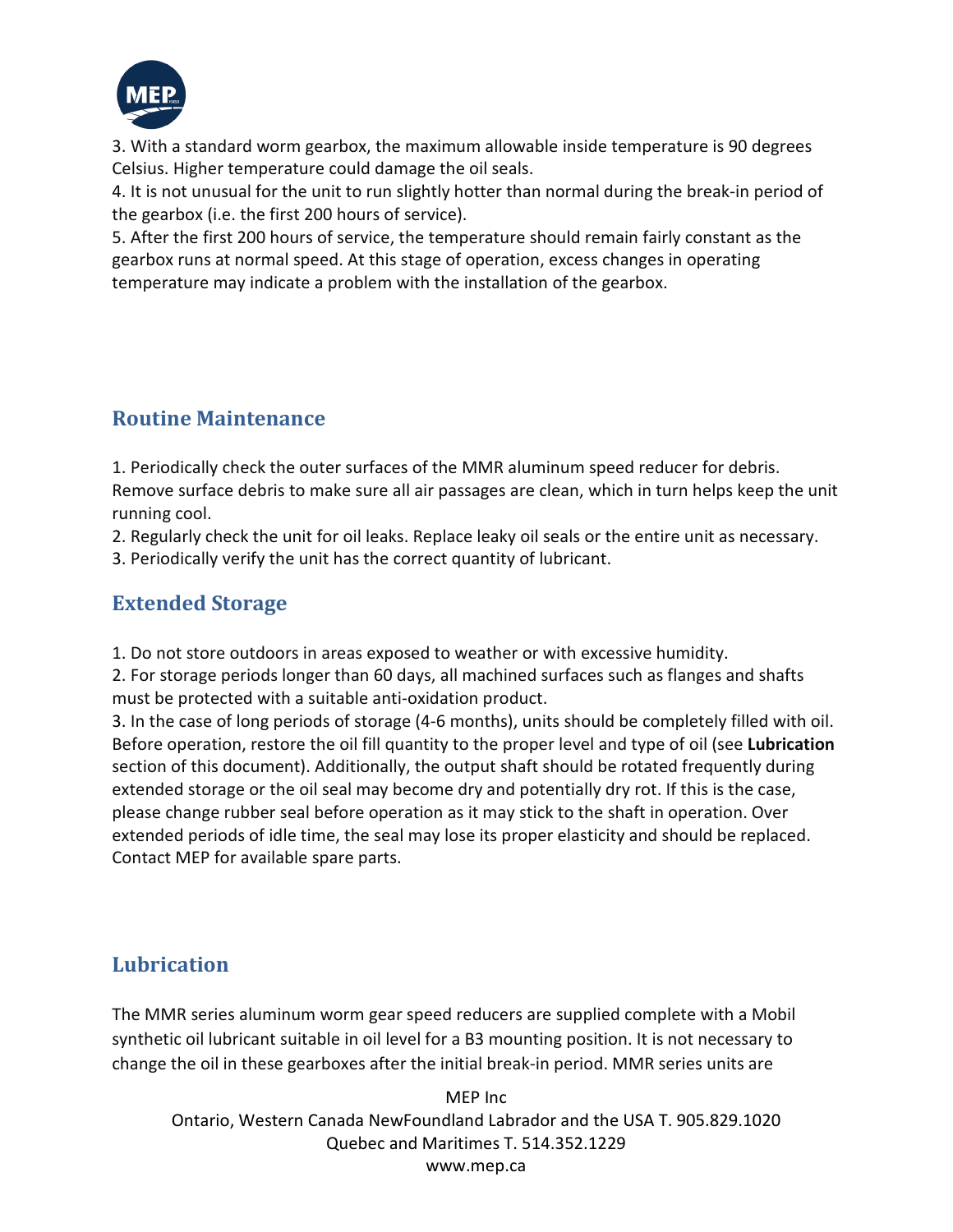

considered maintenance free. Please see the table below for the recommended quantity of lubricant for the various mounting positions. Some mounting positions will require the addition of oil and some positions will require less oil and require that oil be removed. The various **Mounting positions** and recommended oil lubrication levels are outlined below:

#### Choice of lubrication

|                                         |                   |  |  |                      |     |      |  |     |                  |                             | Synthetic oil | Mineral oil       |                 |
|-----------------------------------------|-------------------|--|--|----------------------|-----|------|--|-----|------------------|-----------------------------|---------------|-------------------|-----------------|
|                                         |                   |  |  |                      |     |      |  |     | <b>ISO</b>       | <b>VG32</b>                 | VG320         | VG320             |                 |
| Q ty of oil in litres                   |                   |  |  |                      |     |      |  |     | Used in<br>China | GuangYan<br>lubrica<br>tion | WA460         |                   |                 |
| MMR 025 030 040 050 063 075 090 110 130 |                   |  |  |                      |     |      |  |     |                  |                             | <b>TP</b>     | <b>TELTUM VSF</b> | MELLANA OIL 220 |
| <b>B3</b>                               |                   |  |  | $0.04$   0.08   0.15 | 0.3 | 0.55 |  | 3   | 4.5              | Used in<br>Abroad           | <b>SHELL</b>  | TIVELA OIL SC320  | OMALA OIL 220   |
| <b>B8</b>                               | 0.02 <sub>1</sub> |  |  |                      |     |      |  | 2.2 | 3.3              |                             | AGIP          | BLASIA S320       | BLASIA 220      |
| <b>B6-B7</b><br>V <sub>5</sub>          |                   |  |  |                      |     |      |  | 2.5 | 3.5              |                             | MOBIL         | GLYGOYLE 30       | MOBILGEAR 220   |
|                                         |                   |  |  |                      |     |      |  | 3   | 4.5              |                             | CASTROL       | ALPHASYN PG 320   | ALPHA MAX 220   |

#### Mounting position